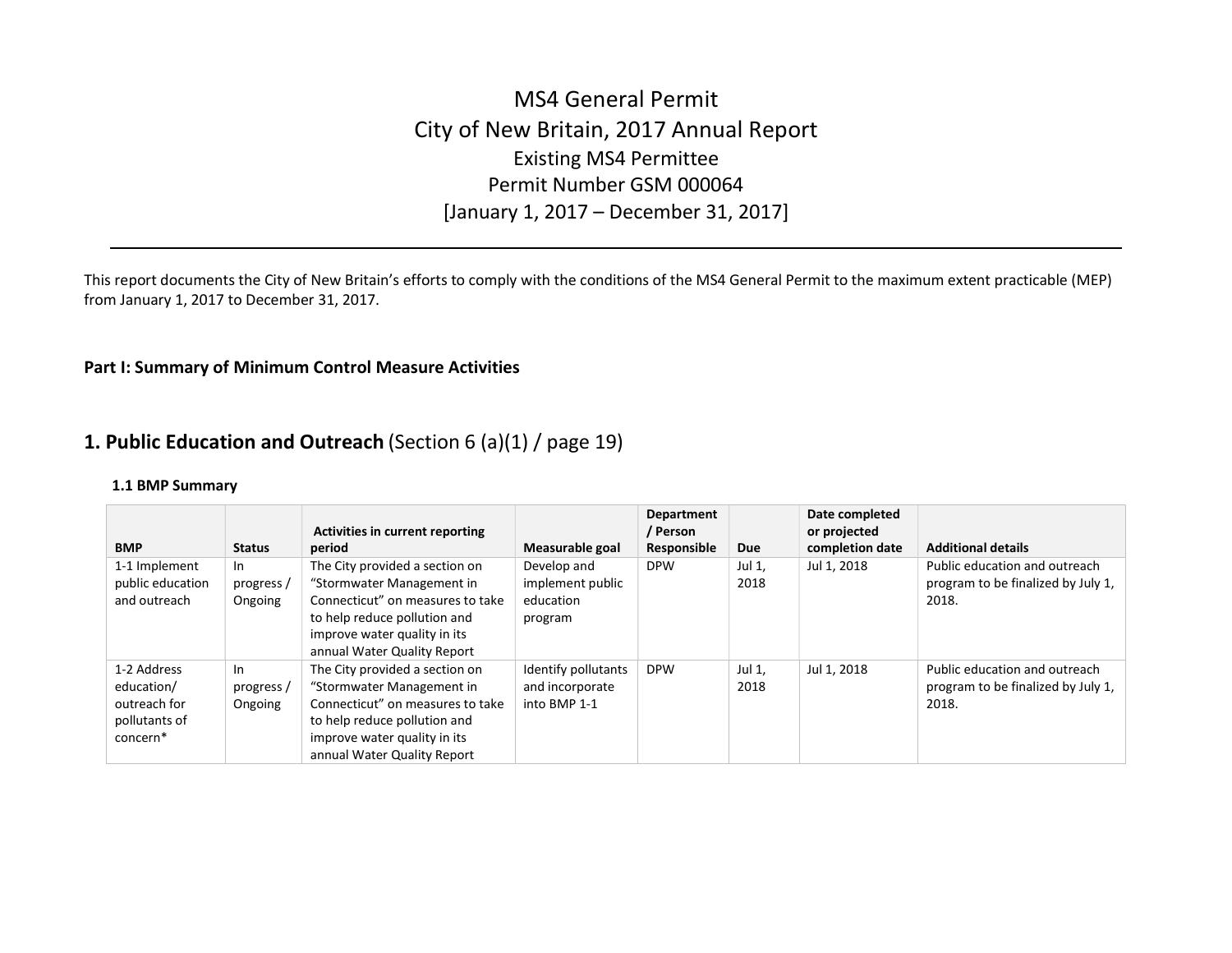## 1.2 Describe any Public Education and Outreach activities planned for the next year, if applicable.

Expand the public education program to include additional website information. Explore the feasibility of doing a direct mailing flyer with water bills once per year. Continue outreach program as detailed under Minimum Measure 2, including plant tours and public speaking engagements.

## 1.3 Details of activities implemented to educate the community on stormwater

|                                                   | <b>Audience (and number</b> |                                                   | <b>Pollutant of Concern</b> | Responsible dept. |
|---------------------------------------------------|-----------------------------|---------------------------------------------------|-----------------------------|-------------------|
| <b>Program Element/Activity</b>                   | of people reached)          | Topic(s) covered                                  | addressed (if applicable)   | or partner org.   |
| Publish section on "Stormwater Management in      | Residents and               | Proper car care, material storage and             | Phosphorus, nitrogen,       | <b>DPW</b>        |
| Connecticut" on measures to take to help reduce   | businesses (approx.         | disposal, fertilizer usage, pet waste collection, | bacteria                    |                   |
| pollution and improve water quality in its annual | 70,000)                     | car washing, septic system maintenance, illicit   |                             |                   |
| Water Quality Report. This is mailed annually to  |                             | discharges, disconnected impervious area,         |                             |                   |
| all people on City water.                         |                             | water conservation.                               |                             |                   |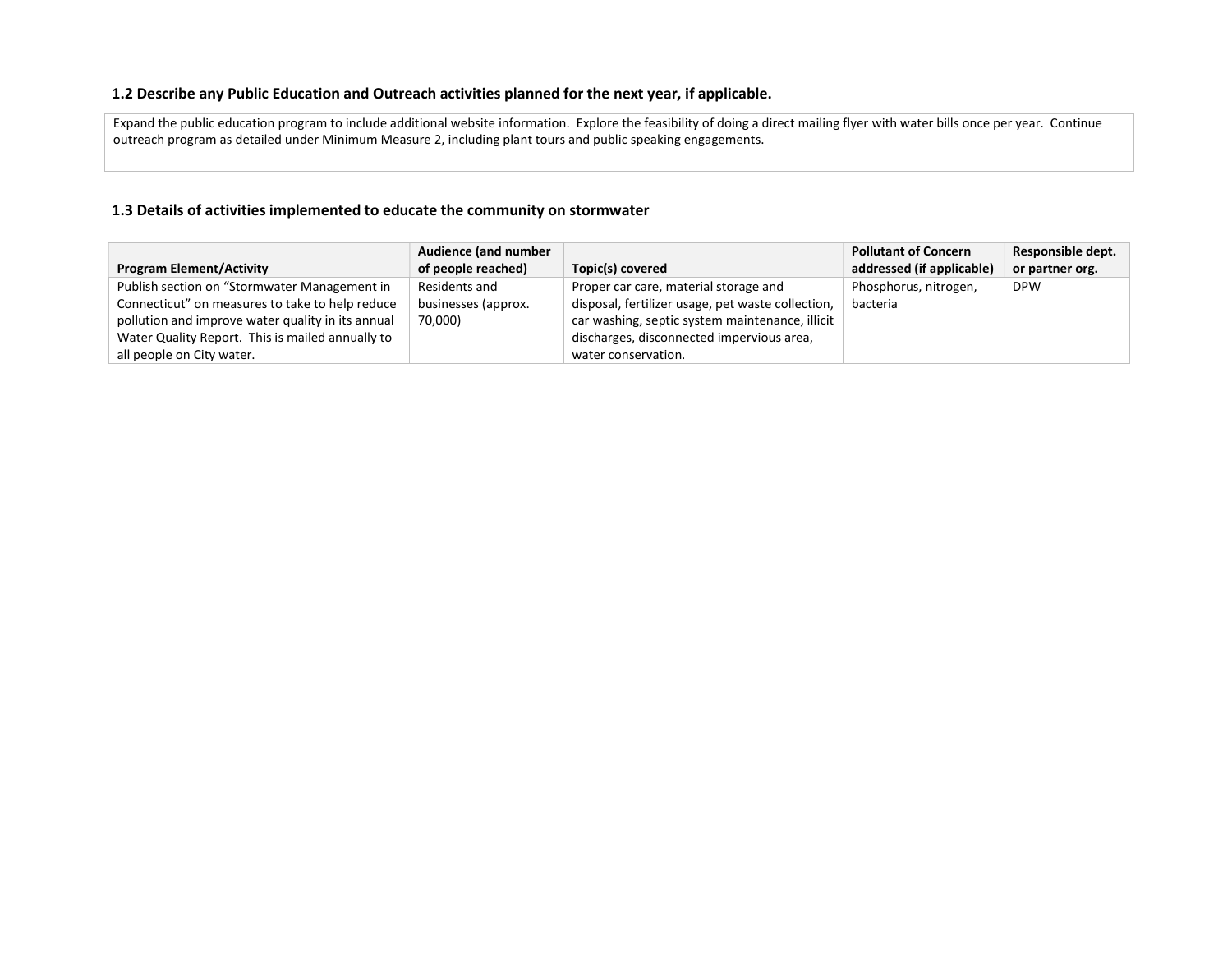## 2. Public Involvement/Participation (Section 6(a)(2) / page 21)

## 2.1 BMP Summary

| <b>BMP</b>                                                                                   | <b>Status</b>         | Activities in current reporting<br>period                                  | Measurable goal                                                                | <b>Department</b><br>/ Person<br>Responsible | <b>Due</b>      | Date completed<br>or projected<br>completion date | <b>Additional details</b>                                                                                                                   |
|----------------------------------------------------------------------------------------------|-----------------------|----------------------------------------------------------------------------|--------------------------------------------------------------------------------|----------------------------------------------|-----------------|---------------------------------------------------|---------------------------------------------------------------------------------------------------------------------------------------------|
| 2-1 Comply with<br>public notice<br>requirements for<br>the Stormwater<br>Management<br>Plan | Complete              | New Britain published the public<br>notice online on April 1, 2017.        | Publish SMP and<br>issue public notice<br>requesting<br>comments               | <b>DPW</b>                                   | Apr 3,<br>2017  | Apr 1, 2017                                       | The SMP remains available<br>online, along with additional<br>information on the MS4 permit.<br>To date, no comments have been<br>received. |
| 2-2 Comply with<br>public notice<br>requirements for<br><b>Annual Reports</b>                | Complete<br>/ Ongoing | New Britain published the annual<br>report online on February 15,<br>2018. | Publish annual<br>reports and issue<br>public notice<br>requesting<br>comments | <b>DPW</b>                                   | Feb 15.<br>2018 | Feb 15, 2018                                      | The annual report is available<br>online for public comment.                                                                                |

## 2.2 Describe any Public Involvement/Participation activities planned for the next year, if applicable.

Continue to make the Stormwater Management Plan and Annual Report available online and for public comment. Continue to host periodic public outreach and participation events as time and schedule allows. Engagements are expected to include periodic public speaking engagements with a combination of topics that include stormwater, drinking water, and sewer, as well as school tours of the treatment plant, with a portion of the tour focused on stormwater.

## 2.3 Public Involvement/Participation reporting metrics

| <b>Metrics</b>                                                        | Implemented | Date         | <b>Posted</b>                                                          |
|-----------------------------------------------------------------------|-------------|--------------|------------------------------------------------------------------------|
| Availability of the Stormwater Management Plan<br>announced to public | Yes         | Apr 1, 2017  | http://www.newbritainct.gov/news/displaynews.htm?NewsID=253&TargetID=1 |
| Availability of Annual Report announced to public                     | Yes         | Feb 15, 2018 | http://www.newbritainct.gov/news/displaynews.htm?NewsID=253&TargetID=1 |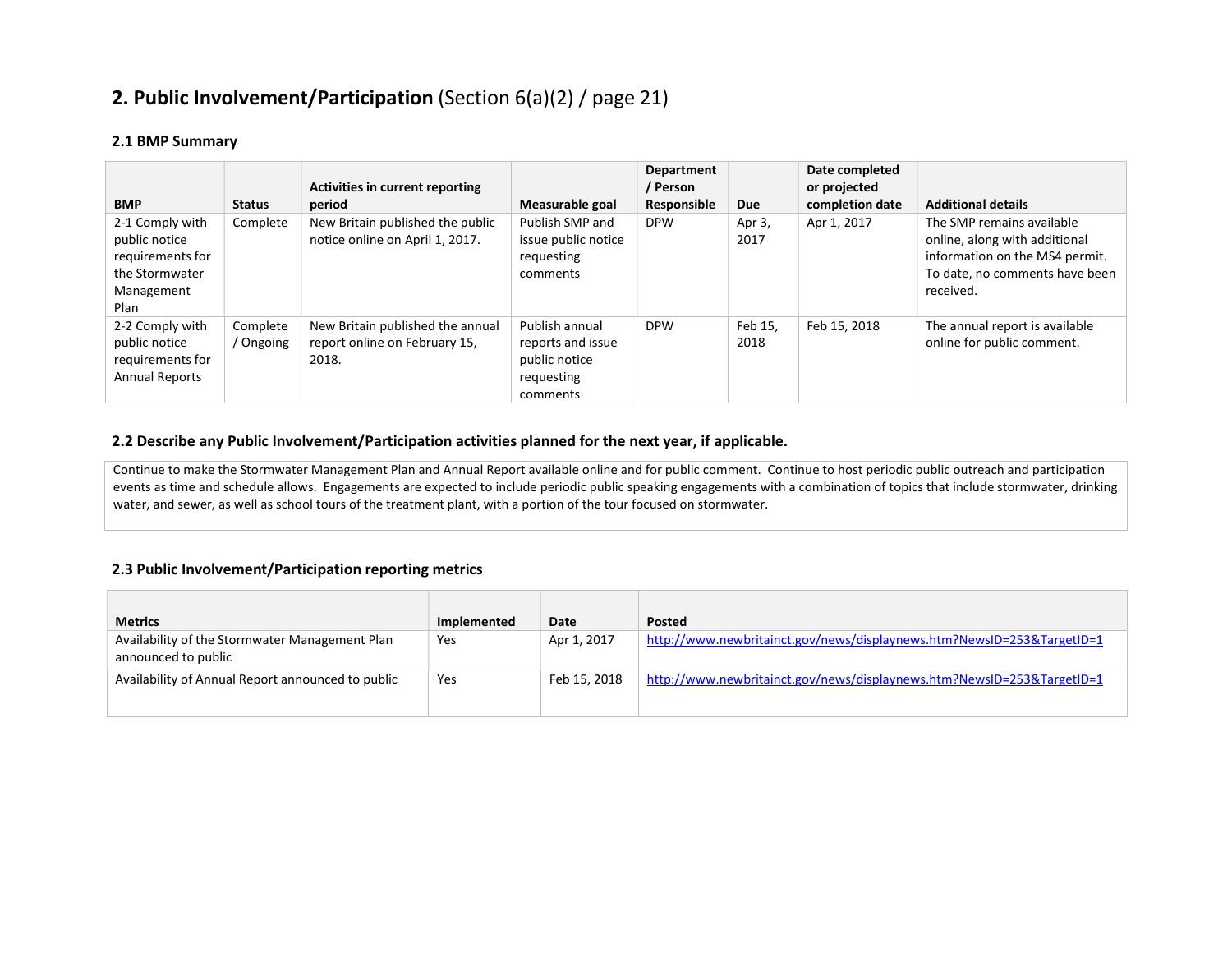# **3. Illicit Discharge Detection and Elimination** (Section  $6(a)(3)$  and Appendix B / page 22)

| <b>BMP</b>                                                                             | <b>Status</b>                | <b>Activities in current reporting</b><br>period                                                                                                                                                                                                                                 | Measurable goal                                                                           | <b>Department</b><br>/ Person<br>Responsible                 | <b>Due</b>              | Date completed<br>or projected<br>completion date | <b>Additional details</b>                                                                                                                                                                               |
|----------------------------------------------------------------------------------------|------------------------------|----------------------------------------------------------------------------------------------------------------------------------------------------------------------------------------------------------------------------------------------------------------------------------|-------------------------------------------------------------------------------------------|--------------------------------------------------------------|-------------------------|---------------------------------------------------|---------------------------------------------------------------------------------------------------------------------------------------------------------------------------------------------------------|
| 3-1 Develop<br>written IDDE<br>program                                                 | Complete<br>/ Ongoing        | The City completed the written<br>IDDE program in full compliance<br>with permit requirements in<br>2017.                                                                                                                                                                        | Develop and<br>implement IDDE<br>program                                                  | <b>DPW</b>                                                   | Jul 1,<br>2018          | Apr 1, 2017                                       | Compliance with the written<br>program is ongoing.                                                                                                                                                      |
| 3-2 Develop list<br>and maps of all<br>MS4 stormwater<br>outfalls in priority<br>areas | Complete<br>/ Ongoing        | New Britain mapped all known<br>and accessible outfalls<br>throughout the city in 2016 and<br>early 2017. Additional<br>information, including manholes<br>and pipe connectivity, were also<br>included.                                                                         | Complete and<br>update mapping                                                            | DPW,<br>Engineering                                          | Jul 1,<br>2019          | Apr 1, 2017                                       | By early 2020, the City will add<br>catch basins to the map to<br>delineate catchment areas<br>draining to each outfall. As more<br>outfalls are located, they are<br>added to the City's GIS database. |
| 3-3 Implement<br>citizen reporting<br>program                                          | Complete<br>/ Ongoing        | The City established a utility<br>called SeeClickFix that allows<br>users from a website or mobile<br>device to report an illicit<br>discharge. New Britain also<br>publishes a phone number in the<br>annual Water Quality Report for<br>citizens to report illegal activities. | Develop program<br>and investigate<br>citizen reports                                     | <b>DPW</b>                                                   | Jul 1,<br>2017          | Jul 1, 2017                                       | Tracking of citizen complaints is<br>ongoing. To date, none have<br>been received.                                                                                                                      |
| 3-4 Establish<br>legal authority to<br>prohibit illicit<br>discharges                  | Complete<br>/ Ongoing        | New Britain reviewed its IDDE<br>bylaws and has determined that<br>it has legal authority as required<br>under the Permit.                                                                                                                                                       | Establish and<br>enforce legal<br>authority                                               | DPW;<br>Engineering,<br>Licenses,<br>Permits &<br>Inspection | Jul 1,<br>2018          | Jul 1, 2018                                       | Illicit discharge enforcement is<br>ongoing.                                                                                                                                                            |
| 3-5 Develop<br>record keeping<br>system for IDDE<br>tracking                           | Complete<br>/ Ongoing        | The City developed an IDDE<br>tracking database as part of its<br>written IDDE program, completed<br>in early 2017.                                                                                                                                                              | Develop and<br>implement<br><b>IDDE</b> tracking<br>system                                | <b>DPW</b>                                                   | Jul 1,<br>2017          | Jul 1, 2017                                       | Tracking of illicit discharges is<br>ongoing.                                                                                                                                                           |
| 3-6 Address IDDE<br>in areas with<br>pollutants of<br>concern                          | In.<br>progress /<br>Ongoing | New Britain is actively<br>investigating illicit discharges<br>through its program of dry and<br>wet weather sampling.                                                                                                                                                           | Review impaired<br>water guidance<br>and track progress<br>of BMPs for<br>impaired waters | <b>DPW</b>                                                   | <b>Not</b><br>specified | Ongoing                                           | Illicit discharge investigation is<br>ongoing.                                                                                                                                                          |
| 3-7 Outfall and<br>interconnection<br>dry weather<br>screening and<br>sampling         | Complete                     | The City investigated all known<br>and accessible outfalls to collect<br>samples and perform other<br>screening activities in 2016 during<br>dry weather.                                                                                                                        | Develop and<br>implement<br>screening<br>procedures                                       | <b>DPW</b>                                                   | Varies                  | Apr 1, 2017                                       | New Britain continued its<br>program of investigating illicit<br>discharges in areas where field<br>investigations have indicated the<br>potential for illicit discharges.                              |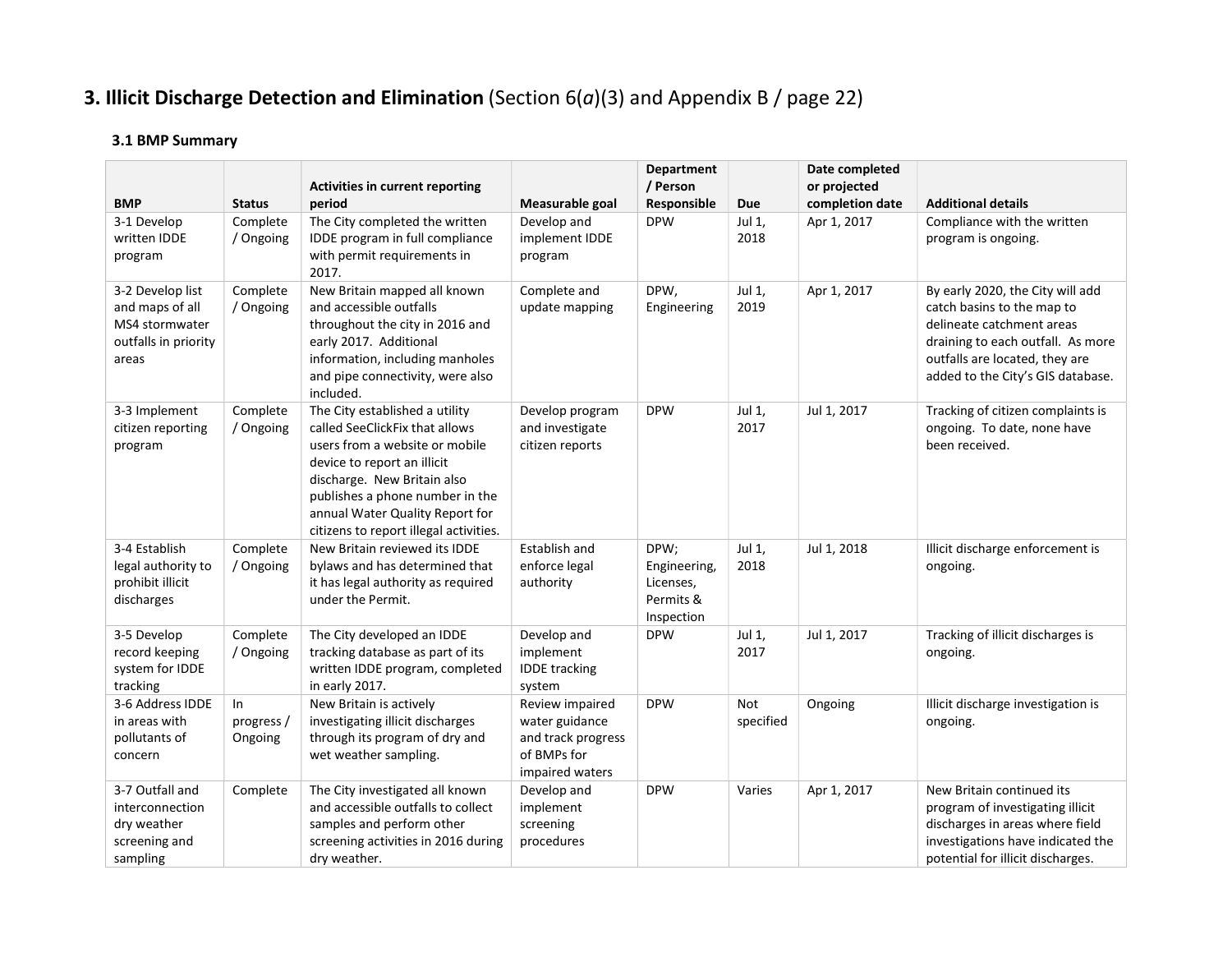#### 3.1 BMP Summary (continued)

|                  |               |                                     |                 | <b>Department</b> |            | Date completed  |                             |
|------------------|---------------|-------------------------------------|-----------------|-------------------|------------|-----------------|-----------------------------|
|                  |               | Activities in current reporting     |                 | / Person          |            | or projected    |                             |
| <b>BMP</b>       | <b>Status</b> | period                              | Measurable goal | Responsible       | <b>Due</b> | completion date | <b>Additional details</b>   |
| 3-8 Sanitary     | Complete      | New Britain created an SSO          | Create SSO      | <b>DPW</b>        | Oct 29,    | Apr 1, 2017     | SSO inventory update and    |
| Sewer Overflows  | / Ongoing     | inventory of all known overflows    | inventory and   |                   | 2017       |                 | investigations are ongoing. |
| (SSOs) Inventory |               | dating back to 2012 as part of its  | report new SSOs |                   |            |                 |                             |
|                  |               | SMP. Information was updated        |                 |                   |            |                 |                             |
|                  |               | to reflect events of the past year. |                 |                   |            |                 |                             |

#### 3.2 Describe any IDDE activities planned for the next year, if applicable.

The City will expand its SeeClickFix utility to provide more information to users in order to make illicit discharge reporting easier. Anticipated improvements include better drop-down menus and information on various types of illicit discharges.

As part of an agreement with CT DEEP, the City has a 3-year plan in place to investigate areas with indications of illicit discharges. These investigations are ongoing. The City also plans to continue select wet weather sampling as funding allows.

Many other items are ongoing, such as illicit discharge investigations, bylaw enforcement, infrastructure mapping, SSO and IDDE inventorying and tracking, etc.

## 3.3 List of citizen reports of suspected illicit discharges received during this reporting period.

| Date of Report | Location / suspected source | Response taken |
|----------------|-----------------------------|----------------|
| None received  |                             |                |

## 3.4 Provide a record of illicit discharges occurring during the reporting period and SSOs occurring July 2012 through end of reporting period using the following table.

| Location<br>(Lat long/ street)<br>crossing /address and<br>receiving water) | Date and<br>duration of<br>occurrence | Discharge to<br>MS4 or<br>surface water | <b>Estimated</b><br>volume<br>discharged | Known or<br>suspected cause<br>/ Responsible<br>party | Corrective measures planned and completed (include<br>dates) | Sampling data<br>(if applicable) |
|-----------------------------------------------------------------------------|---------------------------------------|-----------------------------------------|------------------------------------------|-------------------------------------------------------|--------------------------------------------------------------|----------------------------------|
| See attached table                                                          |                                       |                                         |                                          |                                                       |                                                              |                                  |
|                                                                             |                                       |                                         |                                          |                                                       |                                                              |                                  |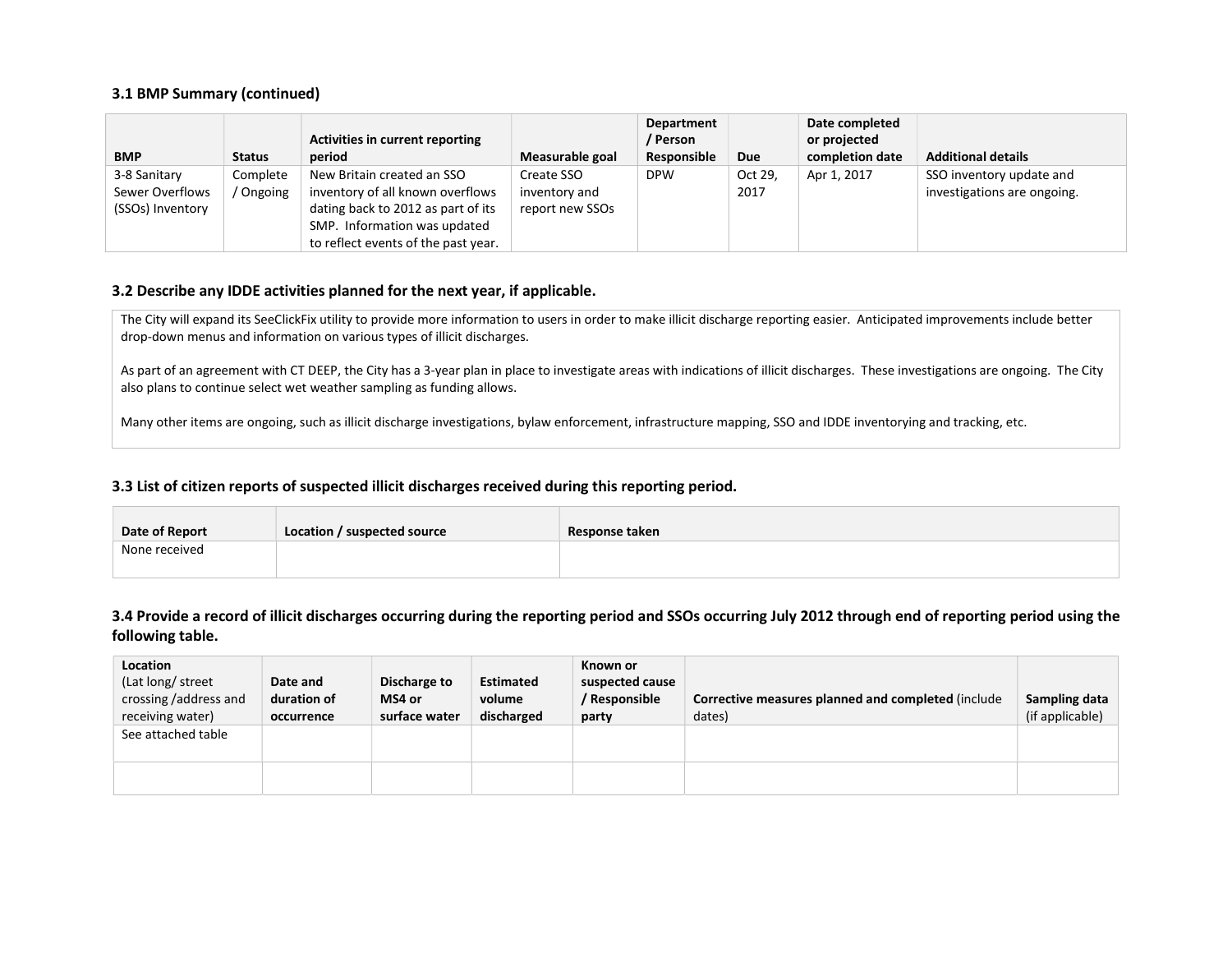## 3.5 Briefly describe the method used to track illicit discharge reports, responses to those reports, and who was responsible for tracking this information.

The City uses an Illicit Discharge Tracking Form as part of its IDDE Plan, completed in 2017. This form in part documents the location, cause, description of the event, and corrective actions taken. Information is recorded in an electronic database that in part tracks illicit discharge reports, locations, and response efforts. New Britain updates the database as reports come in and follow-up actions are performed. This information is the responsibility of the Deputy Director of Public Works, Utility Division and Superintendent of Water and Sewer.

## 3.6 Provide a summary of actions taken to address septic failures using the table below.

| Location and nature of structure with failing septic                                                                            |                                                      |                                           |
|---------------------------------------------------------------------------------------------------------------------------------|------------------------------------------------------|-------------------------------------------|
| systems                                                                                                                         | Actions taken to respond to and address the failures | Impacted waterbody or watershed, if known |
| $N/A$ – The City received no public complaints and no<br>plans for repair of failed septic systems during the<br>previous year. |                                                      |                                           |

#### 3.7 IDDE reporting metrics

| <b>Metrics</b>                                                       |                                       |
|----------------------------------------------------------------------|---------------------------------------|
| Estimated or actual number of MS4 outfalls                           | Approx. 290 (271)<br>located to date) |
| Estimated or actual number of interconnections                       | #                                     |
| Outfall mapping complete                                             | 95%                                   |
| Interconnection mapping complete                                     | $(\%)$                                |
| System-wide mapping complete (detailed MS4 infrastructure)           | 80%                                   |
| Outfall assessment and priority ranking                              | 95%                                   |
| Dry weather screening of all High and Low priority outfalls complete | 95%                                   |
| Catchment investigations complete                                    | 0                                     |
| Estimated percentage of MS4 catchment area investigated              | 0%                                    |

## 3.8 Briefly describe the IDDE training for employees involved in carrying out IDDE tasks including what type of training is provided and how often is it given (minimum once per year).

IDDE training is conducted annually for employees involved in the IDDE program. Training generally includes the following topics: information on how to identify illicit discharges and SSOs; impacts from fats, oils, and greases; pollution in the environment and waterways; and employee roles within the framework of the IDDE program. IDDE training is performed concurrent with Good Housekeeping measures outlined under BMP 6-1.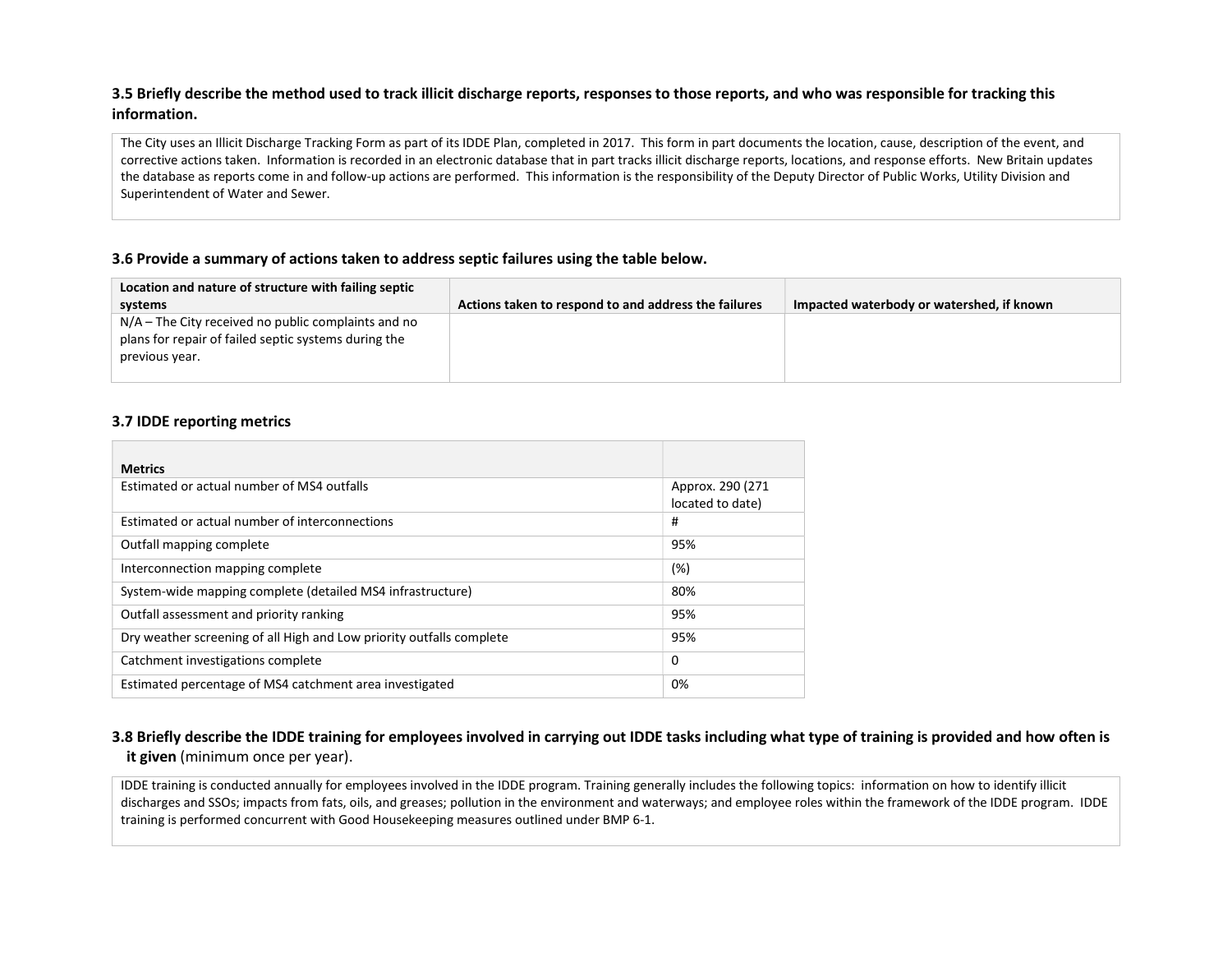# 4. Construction Site Runoff Control (Section 6(a)(4) / page 25)

| <b>BMP</b>                                                                                                                               | <b>Status</b>               | <b>Activities in current</b><br>reporting period                                                                                                                                                                                               | Measurable goal                            | <b>Department</b><br>/ Person<br>Responsible         | Due            | Date completed<br>or projected<br>completion date | <b>Additional details</b>                                                                                                                                                                                                                                                                         |
|------------------------------------------------------------------------------------------------------------------------------------------|-----------------------------|------------------------------------------------------------------------------------------------------------------------------------------------------------------------------------------------------------------------------------------------|--------------------------------------------|------------------------------------------------------|----------------|---------------------------------------------------|---------------------------------------------------------------------------------------------------------------------------------------------------------------------------------------------------------------------------------------------------------------------------------------------------|
| 4-1 Implement, upgrade, and<br>enforce land use regulations<br>or other legal authority to<br>meet requirements of MS4<br>general permit | In<br>progress /<br>Ongoing | The City has begun to<br>review existing<br>regulations to confirm<br>legal authority or<br>areas where<br>modifications are<br>required.                                                                                                      | Establish and enforce legal<br>authority   | Engineering;<br>Licenses,<br>Permits &<br>Inspection | Jul 1,<br>2019 | Jul 1, 2019                                       | Existing regulations were<br>enforced during this<br>reporting period, and will<br>continue to be enforced<br>until updated as required<br>to meet permit<br>requirements.                                                                                                                        |
| 4-2 Develop/Implement plan<br>for interdepartmental<br>coordination in site plan<br>review and approval                                  | Complete                    | A plan was developed<br>to coordinate<br>between departments<br>on site plan review<br>and approval.                                                                                                                                           | Develop and implement<br>coordination plan | Licenses,<br>Permits &<br>Inspection                 | Jul 1,<br>2017 | Jul 1, 2017                                       | Departments coordinate<br>as needed to complete<br>site plan review as noted<br>under BMP 4-3.                                                                                                                                                                                                    |
| 4-3 Review site plans for<br>stormwater quality concerns                                                                                 | Complete<br>/ Ongoing       | Site plans were<br>reviewed for all<br>development and<br>redevelopment<br>projects with soil<br>disturbance greater<br>than 1 acre. The City<br>conducted 41 site plan<br>reviews, of which 4<br>had soil disturbance<br>greater than 1 acre. | Perform site plan reviews                  | Engineering;<br>Licenses,<br>Permits &<br>Inspection | Jul 1,<br>2017 | Jul 1, 2017                                       | New Britain also provides<br>developers with a<br>checklist as noted under<br>BMP 4-6 that in part<br>addresses stormwater<br>controls to minimize<br>impacts to water quality.                                                                                                                   |
| 4-4 Conduct site inspections                                                                                                             | Complete<br>/ Ongoing       | Site inspections were<br>performed for all<br>development and<br>redevelopment<br>projects with soil<br>disturbance greater<br>than 1 acre. The City<br>inspected 4<br>development projects<br>with soil disturbance<br>greater than 1 acre.   | Perform site inspections                   | Licenses,<br>Permits &<br>Inspections                | Jul 1,<br>2017 | Jul 1, 2017                                       | The Building Inspector<br>conducts formal site<br>inspections that in part<br>address construction and<br>post-construction<br>stormwater control<br>measures such as erosion<br>and sediment controls.<br><b>Additional informal</b><br>inspections are conducted<br>during routine site visits. |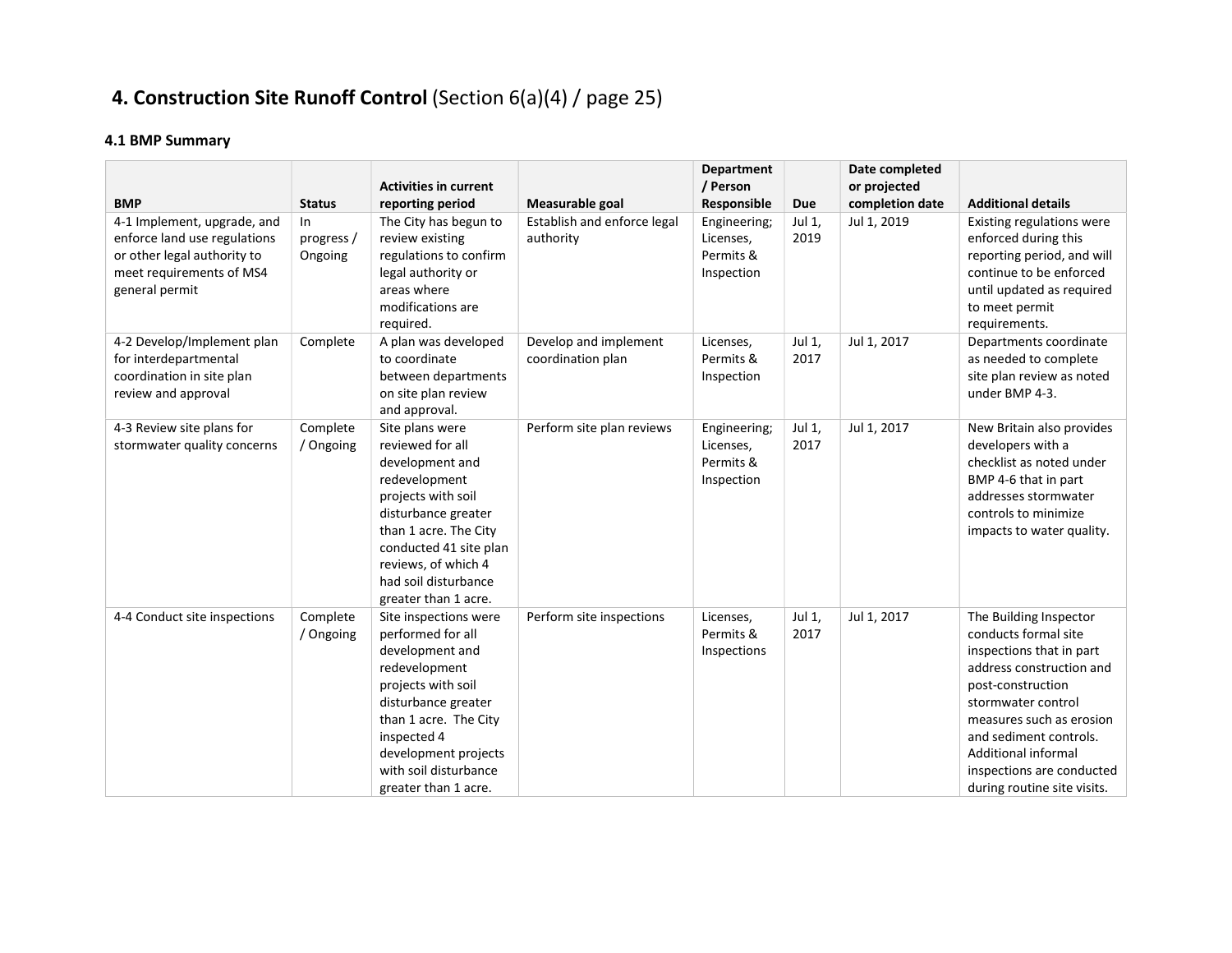#### 4.1 BMP Summary (continued)

| <b>BMP</b>                                                                                      | <b>Status</b>       | <b>Activities in current</b><br>reporting period                                                                                                    | Measurable goal                                 | <b>Department</b><br>/ Person<br>Responsible          | Due            | Date completed<br>or projected<br>completion date | <b>Additional details</b>                                                                                                                               |
|-------------------------------------------------------------------------------------------------|---------------------|-----------------------------------------------------------------------------------------------------------------------------------------------------|-------------------------------------------------|-------------------------------------------------------|----------------|---------------------------------------------------|---------------------------------------------------------------------------------------------------------------------------------------------------------|
| 4-5 Implement procedure to<br>allow public comment on site<br>development                       | Complete<br>Ongoing | The City established<br>procedures for receipt<br>and consideration of<br>information submitted<br>by the public.                                   | Develop and implement<br>public comment period  | Licenses,<br>Permits &<br>Inspections                 | Jul 1,<br>2017 | Jul 1, 2017                                       | Information may be<br>submitted via a web link<br>under the Department of<br>Public Works webpage.<br>See item 4.2 below for<br>additional information. |
| 4-6 Implement procedure to<br>notify developers about DEEP<br>construction stormwater<br>permit | Complete<br>Ongoing | New Britain developed<br>a checklist that is<br>provided to<br>developers, with one<br>item addressing<br>DEEP's construction<br>stormwater permit. | Develop and implement<br>notification procedure | Engineering,<br>Licenses,<br>Permits &<br>Inspections | Jul 1,<br>2017 | Jul 1, 2017                                       | All developers are<br>provided the checklist<br>when filing for a permit.                                                                               |

## 4.2 Describe any Construction Site Runoff Control activities planned for the next year, if applicable.

The City will continue to determine required land use regulatory updates that will be required during future permit years.

The City will continue to post a list of Site Plan Applications with soil disturbance greater than 1 acres as received by the Building Department on its dedicated Stormwater Management website, available at http://www.newbritainct.gov/services/public\_works/programs\_n\_services/stormwater\_management.htm. Users are instructed to contact the Building Department for information or to comment on any applications as required by BMP 4-5.

Additional items are ongoing, such as site plan review, site inspections, and outreach to developers.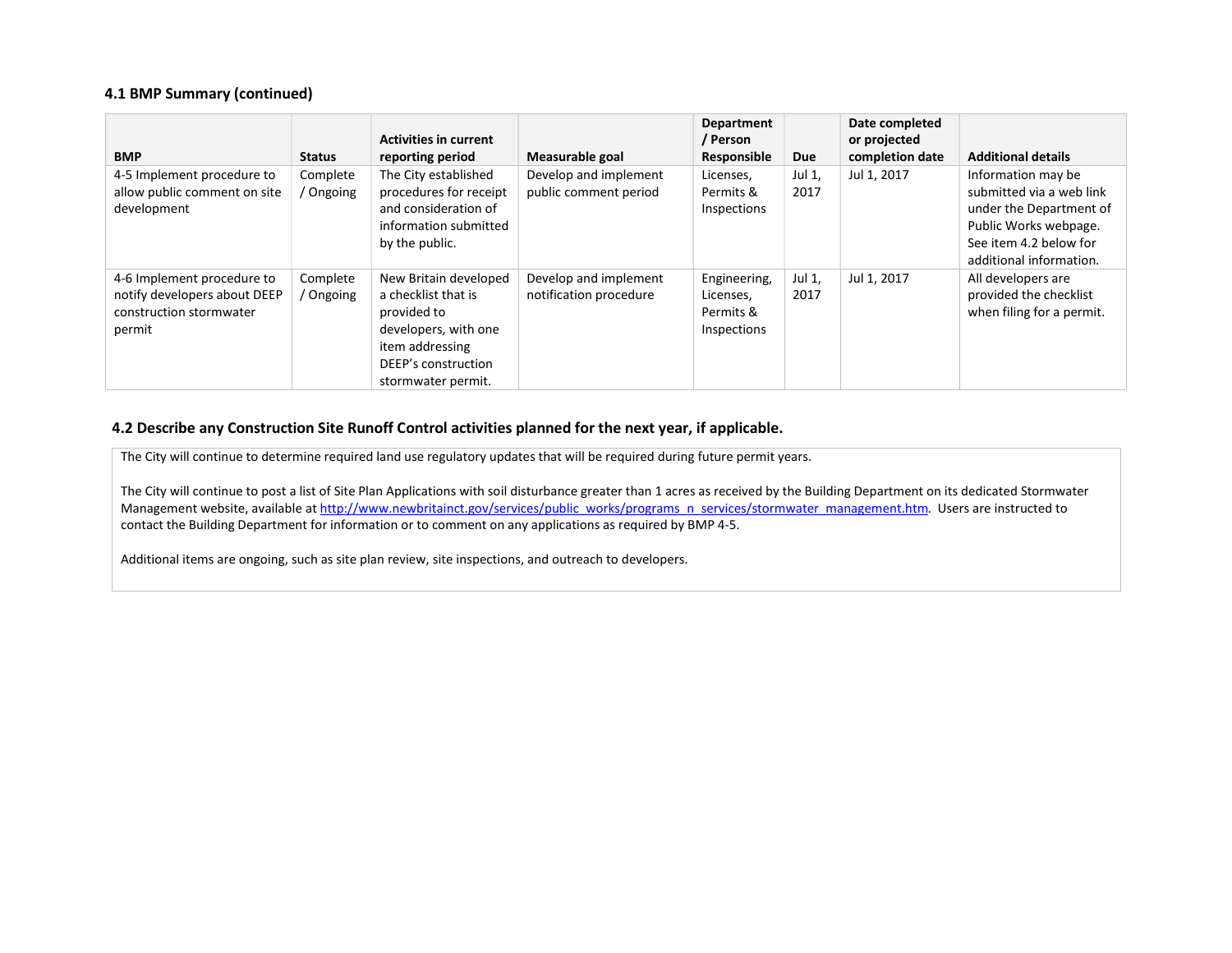## 5. Post-construction Stormwater Management (Section  $6(a)(5)$  / page 27)

## 5.1 BMP Summary

| <b>BMP</b>                                                                                                                             | <b>Status</b>                 | <b>Activities in current</b><br>reporting period                                                                      | Measurable goal                                                                                                     | Department<br>/ Person<br>Responsible                | Due                         | Date completed or<br>projected<br>completion date | <b>Additional details</b>                                                                                            |
|----------------------------------------------------------------------------------------------------------------------------------------|-------------------------------|-----------------------------------------------------------------------------------------------------------------------|---------------------------------------------------------------------------------------------------------------------|------------------------------------------------------|-----------------------------|---------------------------------------------------|----------------------------------------------------------------------------------------------------------------------|
| 5-1 Establish and/or update<br>legal authority and guidelines<br>regarding LID and runoff<br>reduction in site<br>development planning | In<br>progress /<br>ongoing   | Continued to enforce<br>current regulations.                                                                          | Evaluate and develop<br>guidelines                                                                                  | Engineering;<br>Licenses,<br>Permits &<br>Inspection | Jul 1,<br>2021              | Jul 1, 2021                                       | No progress to date on<br>new regulations.<br>Existing regulations were<br>enforced during this<br>reporting period. |
| 5-2 Enforce LID/runoff<br>reduction requirements for<br>development and<br>redevelopment projects                                      | $\ln$<br>progress/<br>ongoing | Continued to enforce<br>current regulations.                                                                          | <b>Enforce regulations</b>                                                                                          | Engineering;<br>Licenses,<br>Permits &<br>Inspection | Jul 1,<br>2019              | Jul 1, 2019                                       | No progress to date on<br>new regulations.<br>Existing regulations were<br>enforced during this<br>reporting period. |
| 5-3 Implement long-term<br>maintenance plan for<br>stormwater basins and<br>treatment structures in<br>priority areas                  | Not<br>started                | No progress.                                                                                                          | Inventory applicable<br>retention and detention<br>ponds and develop and<br>implement long-term<br>maintenance plan | DPW,<br>Engineering                                  | Jul 1,<br>2019              | Jul 1, 2019                                       | No progress to date.                                                                                                 |
| 5-4 DCIA mapping                                                                                                                       | In<br>progress /<br>ongoing   | The City began to<br>determine the<br>methodology for<br>tracking DCIA as part<br>of ongoing<br>development projects. | Develop and update DCIA<br>mapping and calculation                                                                  | Engineering                                          | Jul 1,<br>2020              | Jul 1, 2020                                       | See item 5.4 below for<br>additional information.                                                                    |
| 5-5 Address post-<br>construction issues in areas<br>with pollutants of concern                                                        | Not<br>started                | No progress.                                                                                                          | Identify projects in<br>catchments that discharge<br>to impaired waters                                             | Engineering                                          | <b>Not</b><br>specifi<br>ed | To be determined                                  | No progress to date.                                                                                                 |

## 5.2 Describe any Post-Construction Stormwater Management activities planned for the next year, if applicable.

New Britain will begin work on updating LID regulations, retention and detention pond inventory, and developing a long-term maintenance plan for stormwater basins and treatment structures as per the requirements of BMPs 5-2, 5-3, and 5-4 above.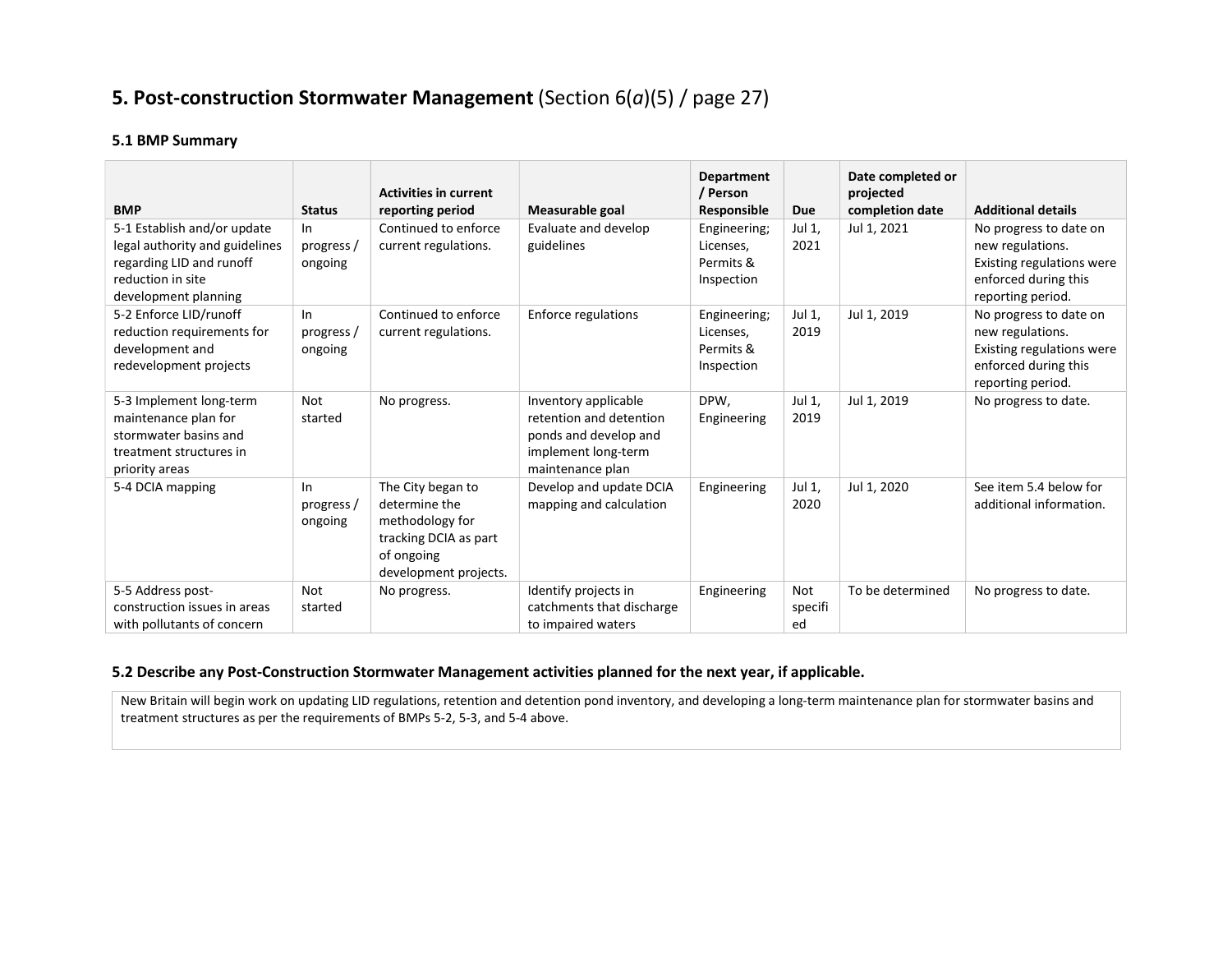#### 5.3 Post-Construction Stormwater Management reporting metrics

| <b>Metrics</b>                                            |                                  |
|-----------------------------------------------------------|----------------------------------|
| Baseline (2012) Directly Connected Impervious Area (DCIA) | acres                            |
| DCIA disconnected (redevelopment plus retrofits)          | acres this year / acres total    |
| Retrofits completed                                       | #                                |
| DCIA disconnected                                         | % this year / % total since 2012 |
| Estimated cost of retrofits                               |                                  |
| Detention or retention ponds identified                   | # this year /# total             |

## 5.4 Briefly describe the method to be used to determine baseline DCIA.

Due to historic development throughout the City, New Britain has substantial impervious area. As the City has an extensive GIS database of land use, we intend to track impervious area changes through this system. As development projects are submitted to various departments, the City will require developers to provide an index of both existing impervious area (connected and disconnected) and proposed impervious area (connected and disconnected) for each parcel impacted by development or redevelopment. The definition of DCIA will be consistent with permit requirements and based on retaining a portion of the Water Quality Volume. DCIA is based on an existing baseline map using 2012 data obtained from CT DEEP. This information will be incorporated into the City's GIS system and tracked on an annual basis. As DCIA is tracked during subsequent years, this tracking methodology may be updated based on results of the program.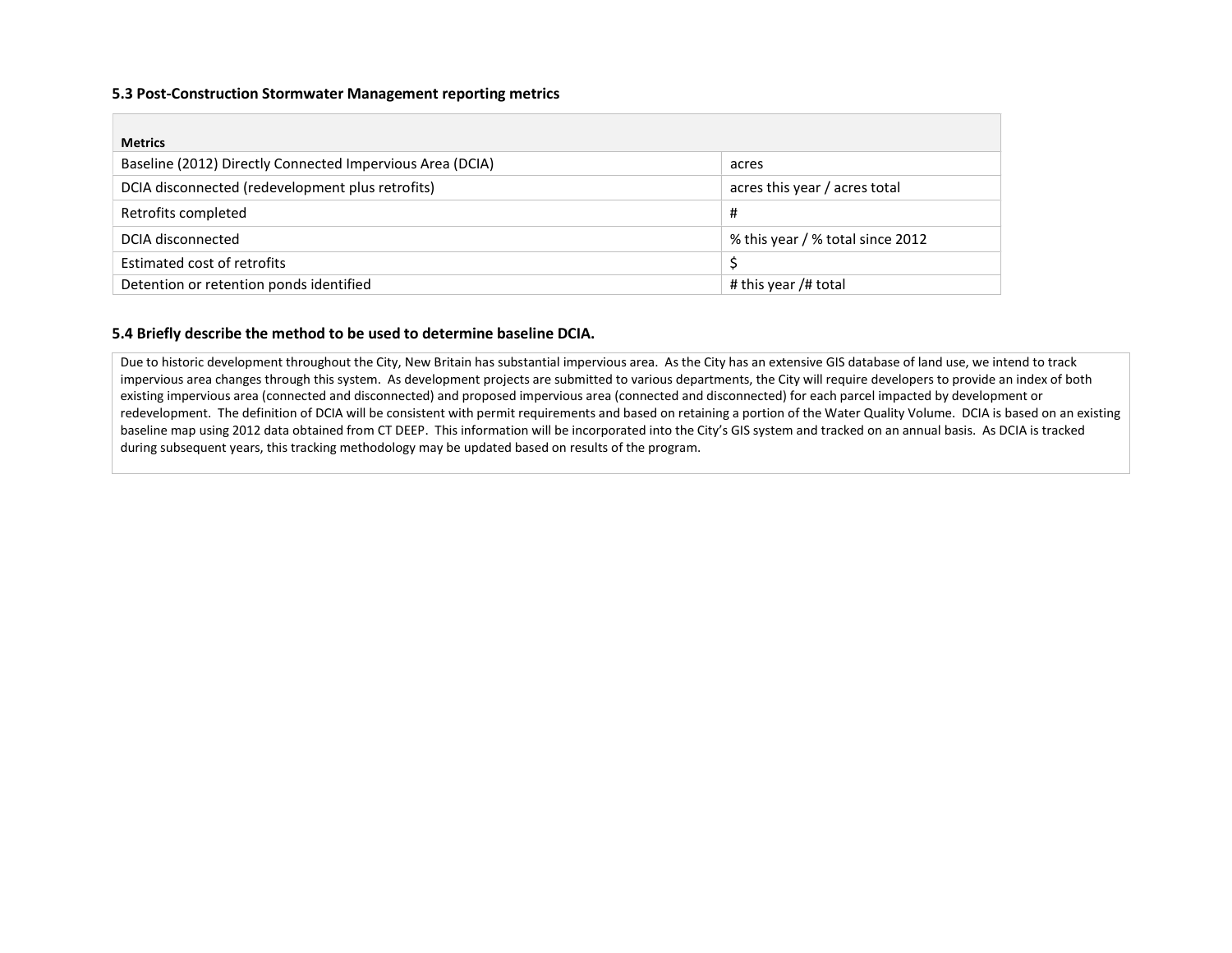# 6. Pollution Prevention/Good Housekeeping (Section  $6(a)(6)$  / page 31)

| <b>BMP</b>                                                                               | <b>Status</b>                   | <b>Activities in current</b><br>reporting period                                                                          | Measurable goal                                                            | <b>Department</b><br>/ Person<br>Responsible | Due                               | Date completed<br>or projected<br>completion date | <b>Additional details</b>                                                                                                                                         |
|------------------------------------------------------------------------------------------|---------------------------------|---------------------------------------------------------------------------------------------------------------------------|----------------------------------------------------------------------------|----------------------------------------------|-----------------------------------|---------------------------------------------------|-------------------------------------------------------------------------------------------------------------------------------------------------------------------|
| 6-1 Develop/implement<br>formal employee<br>training program                             | Complete<br>/ Ongoing           | The City continued its<br>training program<br>established under the<br>previous permit.                                   | Perform annual employee<br>training                                        | <b>DPW</b>                                   | Jul 1,<br>2017                    | Jul 1, 2017                                       | Good housekeeping<br>training is performed<br>concurrently with IDDE<br>training as outlined in<br>Section 3.8.                                                   |
| 6-2 Implement MS4<br>property and operations<br>maintenance                              | Not<br>started                  | No progress.                                                                                                              | Develop and implement<br>maintenance procedures                            | <b>DPW</b>                                   | Jul 1,<br>2018                    | Jul 1, 2018                                       | No progress to date.                                                                                                                                              |
| 6-3 Implement<br>coordination with<br>interconnected MS4s                                | Complete<br>/ Ongoing           | New Britain has reached<br>out to two<br>interconnected MS4s to<br>coordinate on outfall and<br>catchment investigations. | Identify MS4s and attend<br>coordination meetings                          | <b>DPW</b>                                   | <b>Not</b><br>specified           | Ongoing                                           | Other MS4s contacted<br>include ConnDOT and the<br><b>Central Connecticut State</b><br>University.                                                                |
| 6-4 Develop/implement<br>program to control other<br>sources of pollutants to<br>the MS4 | In.<br>progress                 | The City is developing a<br>plan based on ongoing<br>water quality testing in<br>conjunction with BMP 6-<br>5.            | Develop and implement<br>pollutant source control<br>program               | DPW,<br>Engineering                          | Not<br>specified                  | Ongoing                                           | As water quality testing is<br>performed during<br>subsequent years, the<br>plan will continue to be<br>refined to prioritize areas<br>for further investigation. |
| 6-5 Evaluate additional<br>measures for discharges<br>to impaired waters*                | In<br>progress                  | The City is developing a<br>plan based on ongoing<br>water quality testing in<br>conjunction with BMP 6-<br>4.            | Develop and implement<br>measures for discharges to<br>impaired waters     | <b>DPW</b>                                   | <b>Not</b><br>specified           | Ongoing                                           | As water quality testing is<br>performed during<br>subsequent years, the<br>plan will continue to be<br>refined to prioritize areas<br>for further investigation. |
| 6-6 Track projects that<br>disconnect DCIA                                               | Complete<br>$/ \ln$<br>progress | New Britain has<br>developed a DCIA<br>tracking methodology as<br>outlined in Section 5.4.                                | Track DCIA percentage                                                      | Engineering                                  | Jul 1,<br>2017                    | Jul 1, 2017                                       | DCIA tracking is ongoing.                                                                                                                                         |
| 6-7 Implement<br>infrastructure<br>repair/rehab program                                  | Not<br>started                  | No progress.                                                                                                              | Evaluate, develop, and<br>implement infrastructure<br>program              | <b>DPW</b>                                   | Jul 1,<br>2021                    | Jul 1, 2021                                       | No progress to date.                                                                                                                                              |
| 6-8 Develop/implement<br>plan to identify/prioritize<br>retrofit projects                | Not<br>started                  | No progress.                                                                                                              | Develop retrofit plan /<br>implement plan to remove<br>1% of DCIA annually | Engineering                                  | Jul 1,<br>2020/<br>Jul 1,<br>2022 | Jul 1, 2020 / Jul 1,<br>2022                      | No progress to date.                                                                                                                                              |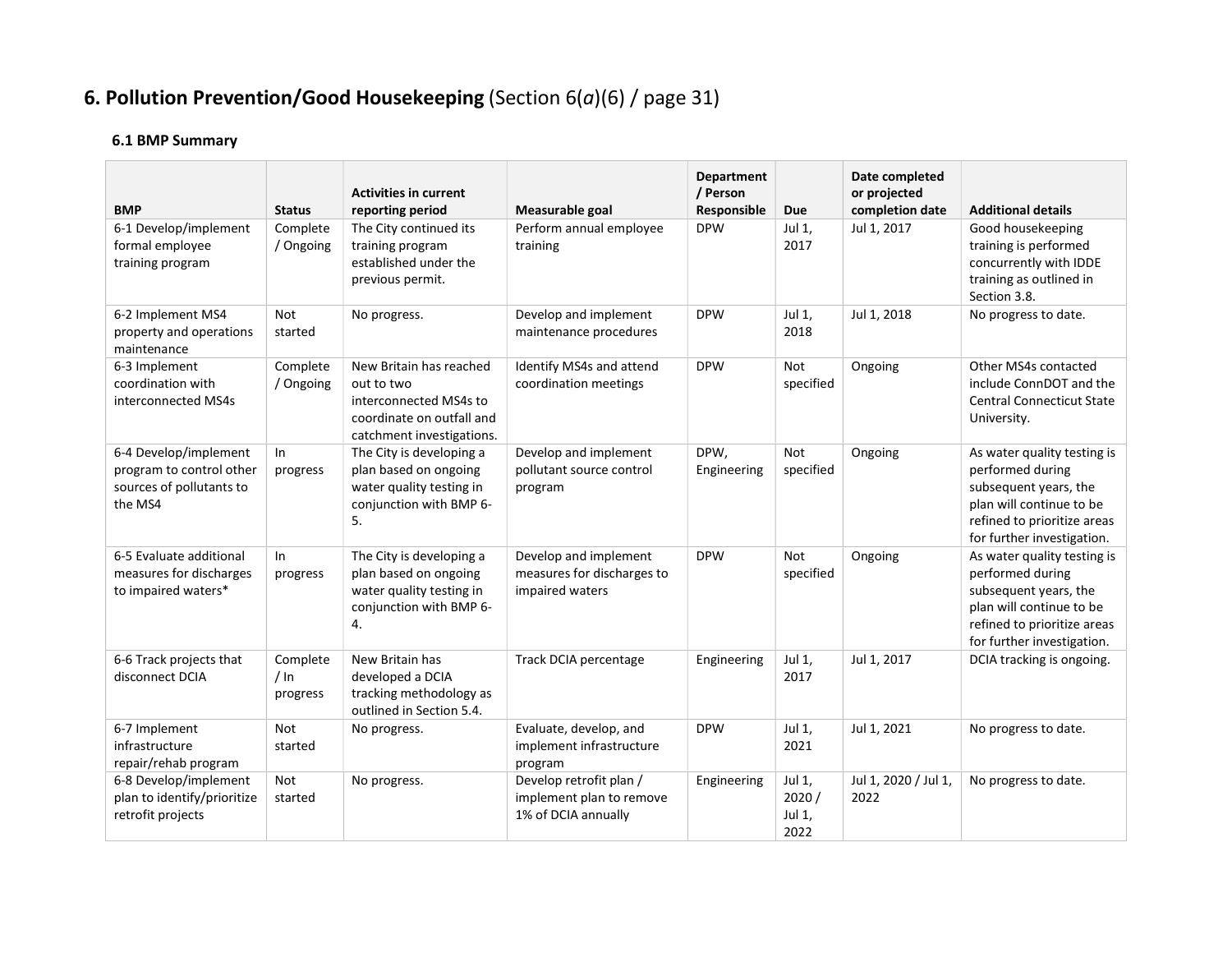#### 6.1 BMP Summary (continued)

| <b>BMP</b>                                                | <b>Status</b>         | <b>Activities in current</b><br>reporting period                        | Measurable goal                                                            | Department<br>/ Person<br>Responsible | Due            | Date completed<br>or projected<br>completion date | <b>Additional details</b>                                                                                                                                              |
|-----------------------------------------------------------|-----------------------|-------------------------------------------------------------------------|----------------------------------------------------------------------------|---------------------------------------|----------------|---------------------------------------------------|------------------------------------------------------------------------------------------------------------------------------------------------------------------------|
| 6-9 Develop/implement<br>street sweeping program          | Complete<br>/ Ongoing | The City continued<br>implementing its street<br>sweeping program.      | Perform annual street<br>sweeping                                          | <b>DPW</b>                            | Jul 1,<br>2017 | Jul 1, 2017                                       | The program generally<br>includes sweeping all<br>streets at least once<br>annually, with heavily<br>trafficked roads swept<br>more often.                             |
| 6-10 Develop/implement<br>catch basin cleaning<br>program | Complete<br>/ Ongoing | The City continued<br>implementing its catch<br>basin cleaning program. | Develop and implement<br>catch basin cleaning and<br>inspection procedures | <b>DPW</b>                            | Jul 1,<br>2020 | Jul 1, 2017                                       | Catch basin cleaning and<br>other data is documented<br>in an asset management<br>software program.<br>Updates are made<br>continuously based on<br>field information. |
| 6-11 Develop/implement<br>snow management<br>practices    | In<br>progress        | New Britain has started<br>to document snow<br>management practices.    | Develop and implement<br>snow management                                   | <b>DPW</b>                            | Jul 1,<br>2018 | Jul 1, 2018                                       | Snow management<br>practices and procedures<br>will be finalized by July 1,<br>2018.                                                                                   |

## 6.2 Describe any Pollution Prevention/Good Housekeeping activities planned for the next year, if applicable.

New Britain will review its existing training program and make changes to address additional permitting requirements pertaining to good housekeeping and IDDE, where applicable.

The City will complete an Operation and Maintenance Plan by July 1, 2018 as required and outlined under BMP 6-2. This will also include a section on snow management practices as outlined under BMP 6-12.

The catch basin and street sweeping programs will continue to be implemented during the next year, with refinements made as applicable.

Many other items are ongoing, including catch basin cleaning, street sweeping, winter operations, and water quality testing.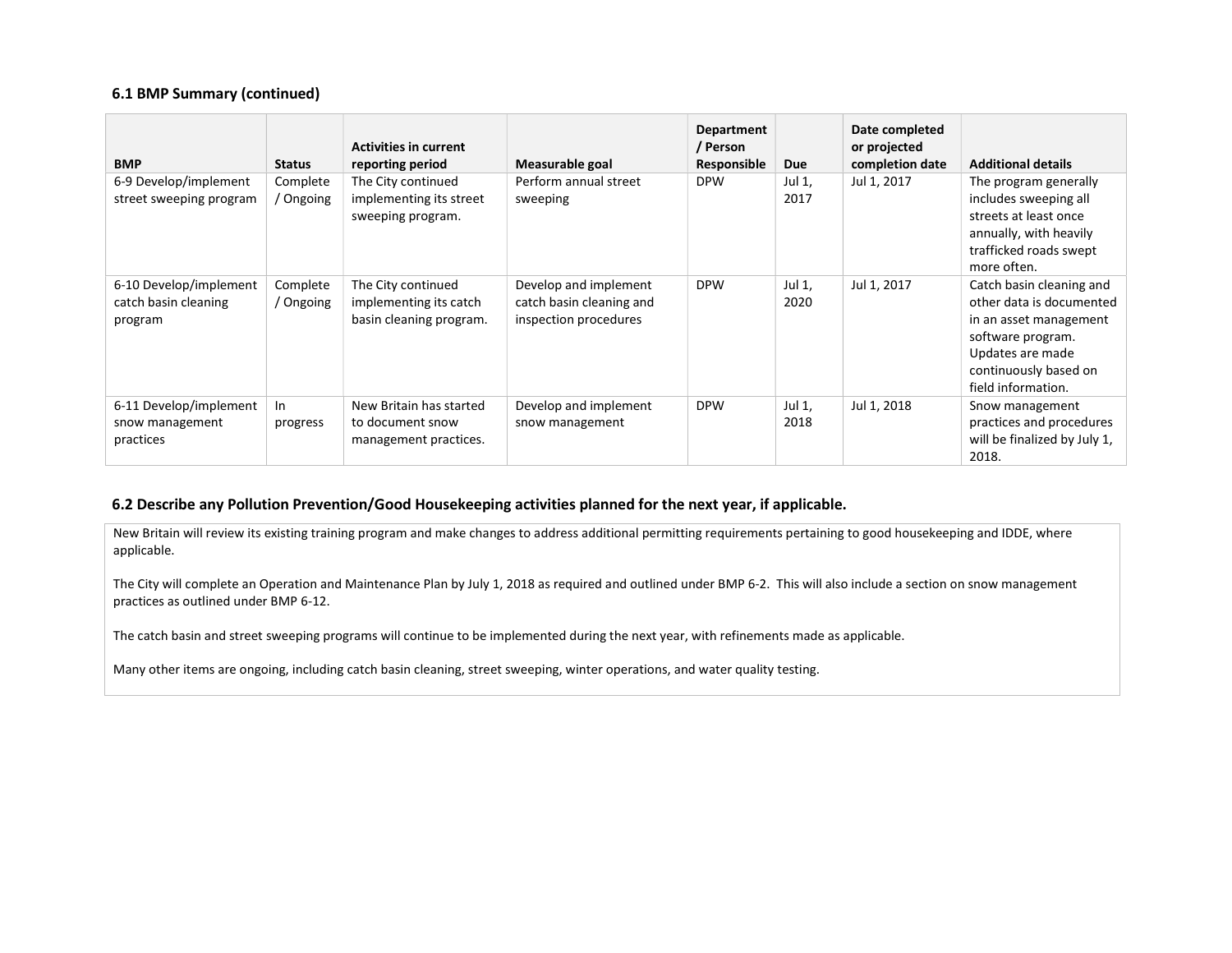#### 6.3 Pollution Prevention/ Good Housekeeping reporting metrics

| <b>Metrics</b>                                                                                   |                     |  |  |  |  |
|--------------------------------------------------------------------------------------------------|---------------------|--|--|--|--|
| Employee training provided for key staff                                                         | Yes, 11/14/2017     |  |  |  |  |
| Street sweeping                                                                                  |                     |  |  |  |  |
| Curb miles swept                                                                                 | 527 miles           |  |  |  |  |
| Volume (or mass) of material collected                                                           | 260.25 tons         |  |  |  |  |
| Catch basin cleaning                                                                             |                     |  |  |  |  |
| Total catch basins in priority areas                                                             |                     |  |  |  |  |
| Total catch basins in MS4                                                                        | 3,590               |  |  |  |  |
| Catch basins inspected                                                                           | 600                 |  |  |  |  |
| Catch basins cleaned                                                                             | 600                 |  |  |  |  |
| Volume (or mass) of material removed from all catch basins                                       | 28,800 cubic feet   |  |  |  |  |
| Volume removed from catch basins to impaired waters (if known)                                   |                     |  |  |  |  |
| Snow management                                                                                  |                     |  |  |  |  |
| Type(s) of deicing material used                                                                 | <b>Treated salt</b> |  |  |  |  |
| Total amount of each deicing material applied                                                    | 4,317 tons          |  |  |  |  |
| Type(s) of deicing equipment used                                                                |                     |  |  |  |  |
| Lane-miles treated                                                                               | 10,816 miles        |  |  |  |  |
| Snow disposal location                                                                           |                     |  |  |  |  |
| Staff training provided on application methods & equipment                                       | Yes, 11/14/2017     |  |  |  |  |
| Municipal turf management program actions (for permittee properties in basins with N/P           |                     |  |  |  |  |
| impairments)                                                                                     |                     |  |  |  |  |
| Reduction in application of fertilizers (since start of permit)                                  | 32%                 |  |  |  |  |
| Reduction in turf area (since start of permit)                                                   | 11.44 acres         |  |  |  |  |
| Lands with high potential to contribute bacteria (dog parks, parks with open water, & sites with |                     |  |  |  |  |
| failing septic systems)                                                                          |                     |  |  |  |  |
| Cost of mitigation actions/retrofits                                                             | \$                  |  |  |  |  |

## 6.4 Catch basin cleaning program

#### Briefly describe the method used to optimize your catch basin inspection and cleaning schedule. [Complete this section for the 2017 Annual Report only]

New Britain tracks all catch basin cleaning activities individually by address in an asset management spreadsheet on a continuous basis. Information documented includes the structure location/address, date of cleaning, approximate depth of sediment, water accumulation, and additional comments such as any required follow-up maintenance. This method has allowed the City to prioritize more frequent cleaning activities for basins subject to higher sediment accumulation rates, as well as document year-end results. Additional catch basin repairs or replacements are tracked separately in a similar manner. The City cleaned approximately 600 catch basins and replaced an additional 38 during the previous calendar year.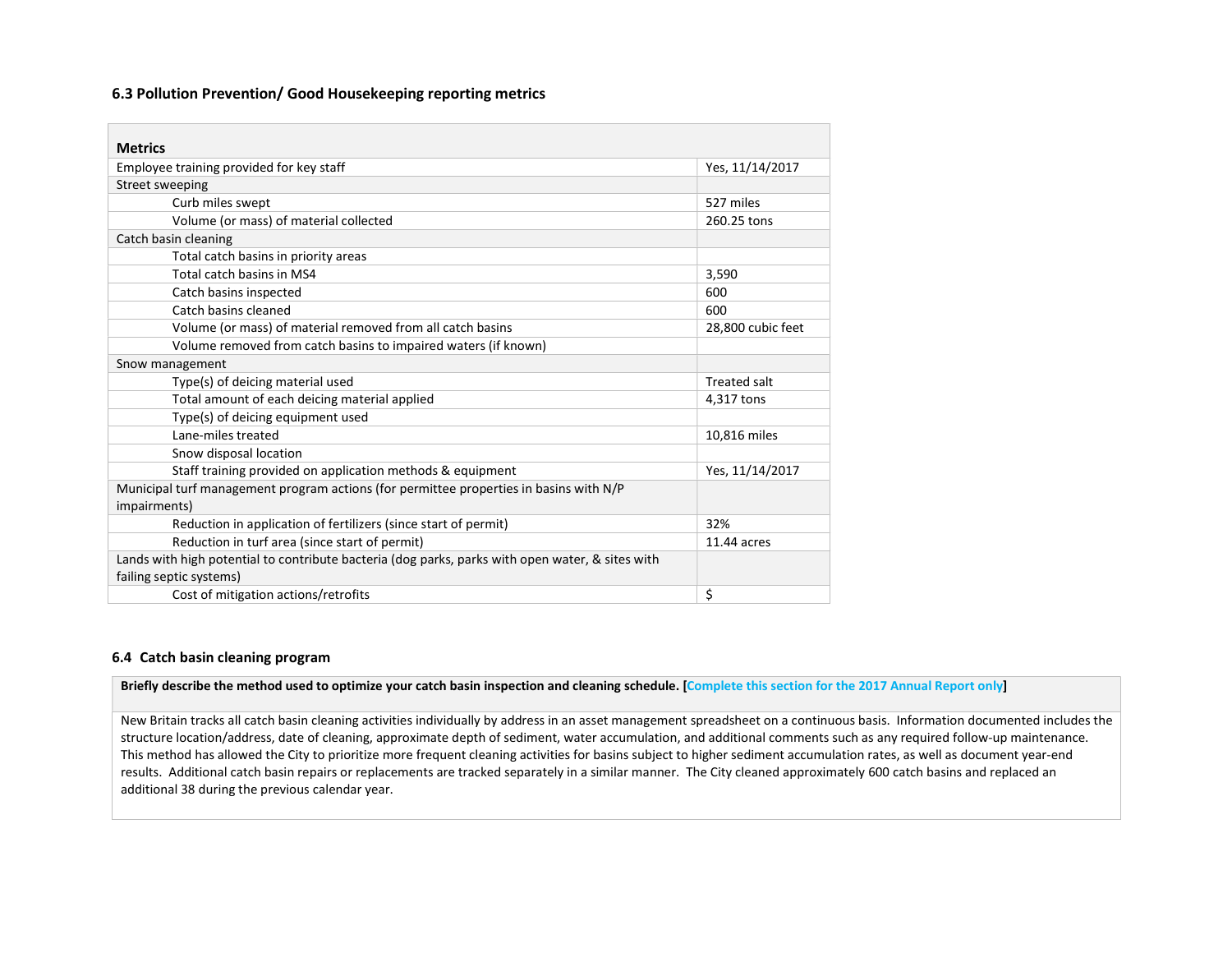#### 6.5 Retrofit program

Briefly describe the Retrofit Program identification and prioritization process, the projects selected for implementation, the rationale for the selection of those projects and the total DCIA to be disconnected upon completion of each project. [Provide information if available in 2017 report. Section to be completed for the 2019 Annual Report.]

Not yet available

Describe plans for continuing the Retrofit program and how to achieve a goal of 1% DCIA disconnection in future years. [Provide information if available in 2017 report. Section to be completed for the 2019 Annual Report.]

Not yet available

Describe plans for continuing the Retrofit program beyond this permit term with the goal to disconnect 1% DCIA annually over the next 5 years. [Provide information if available in 2017 report. Section to be completed for the 2019 Annual Report.]

Not yet available

## Part II: Impaired waters investigation and monitoring [This section required beginning with 2018 Annual Report]

Note: this section to be updated and provided for the 2018 annual report, due April 1, 2019. Template section has been removed.

## Part III: Additional IDDE Program Data [This section required beginning with 2018 Annual Report]

Note: this section to be updated and provided for the 2018 annual report, due April 1, 2019. Template section has been removed.